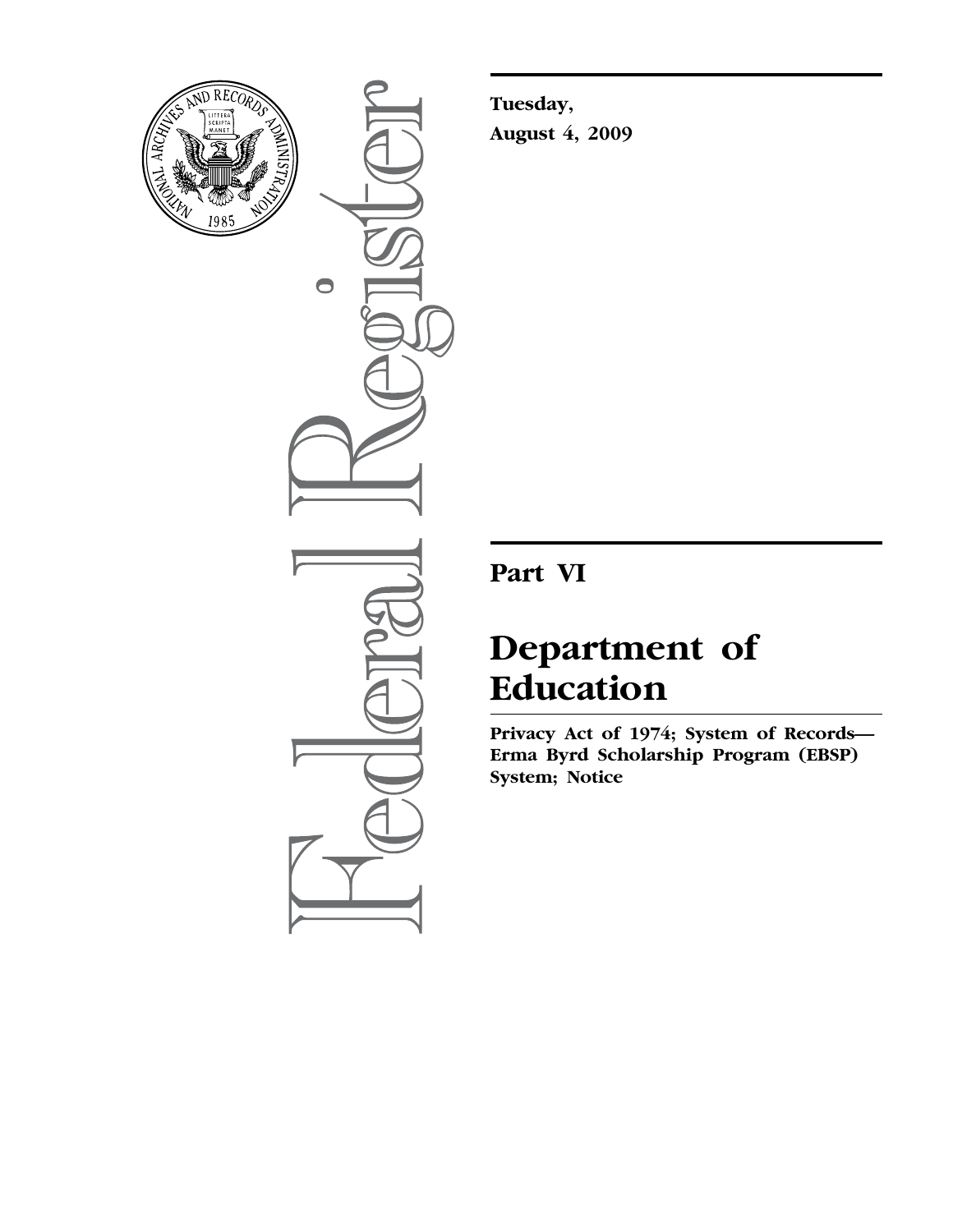# **DEPARTMENT OF EDUCATION**

# **Privacy Act of 1974; System of Records—Erma Byrd Scholarship Program (EBSP) System**

**AGENCY:** Office of Postsecondary Education, Department of Education. **ACTION:** Notice of a new system of records.

**SUMMARY:** In accordance with the Privacy Act of 1974, as amended (Privacy Act), the Department of Education (Department) publishes this notice of a new system of records entitled ''Erma Byrd Scholarship Program (EBSP)" system (18–12–08).

The EBSP system contains a variety of information relating to a student's application for, and participation in, the EBSP. The Department collects this information to determine the qualifications and eligibility of scholarship recipients under the EBSP, which provides scholarships to individuals pursuing a course of study that will lead to a career in industrial health and safety occupations, including mine safety. The information in the EBSP system will also be used to ensure compliance with program requirements and to demonstrate program effectiveness. The Department seeks comment on the new system of records described in this notice, in accordance with the requirements of the Privacy Act.

**DATES:** We must receive your comments about this new system of records on or before September 3, 2009.

The Department filed a report describing the new system of records covered by this notice with the Chair of the Senate Committee on Homeland Security and Governmental Affairs, the Chair of the House Committee on Oversight and Government Reform, and the Administrator of the Office of Information and Regulatory Affairs, Office of Management and Budget (OMB) on July 30, 2009. This system of records will become effective at the later date of—(1) the expiration of the 40-day period for OMB review on September 8, 2009; or (2) September 3, 2009, unless the system of records needs to be changed as a result of public comment or OMB review.

**ADDRESSES:** Address all comments about this new system of records to Lauren Kennedy, Erma Byrd Scholarship Program Office, Office of Postsecondary Education, U.S. Department of Education, 1990 K Street, NW., 6th Floor, Washington, DC 20006–8510. If you prefer to send comments through the Internet, use the following address: *comments@ed.gov.* 

You must include the term ''Erma Byrd Scholarship Program'' in the subject line of your electronic message.

During and after the comment period, you may inspect all comments about this notice at the U.S. Department of Education, 1990 K Street, NW., 6th Floor, Washington, DC, between the hours of 8:00 a.m. and 4:30 p.m., Eastern time, Monday through Friday of each week except Federal holidays.

*Assistance to Individuals With Disabilities in Reviewing the Rulemaking Record:* On request, we will supply an appropriate aid, such as a reader or print magnifier, to an individual with a disability who needs assistance to review the comments or other documents in the public rulemaking record for this notice. If you want to schedule an appointment for this type of aid, please contact the person listed under **FOR FURTHER INFORMATION CONTACT**.

#### **FOR FURTHER INFORMATION CONTACT:**

Lauren Kennedy, Erma Byrd Scholarship Program Office. Telephone number: (202) 502–7630. If you use a telecommunications device for the deaf (TDD), call the Federal Relay Service (FRS), toll free, at 1–800–877–8339.

Individuals with disabilities can obtain this document in an accessible format (*e.g.,* braille, large print, audiotape, or computer diskette) on request to the contact person listed in this section.

# **SUPPLEMENTARY INFORMATION:**

## **Introduction**

The Privacy Act (5 U.S.C. 552a(e)(4)) requires the Department to publish in the **Federal Register** this notice of a new system of records maintained by the Department. The Department's regulations implementing the Privacy Act are contained in the Code of Federal Regulations (CFR) in part 5b of title 34.

The Privacy Act applies to a record about an individual that is maintained in a system of records from which individually identifying information is retrieved by a unique identifier associated with each individual, such as a name or Social Security number. The information about each individual is called a ''record,'' and the system, whether manual or computer-based, is called a ''system of records.''

Whenever the agency publishes a new system of records or makes a significant change to an established system of records, the Privacy Act requires each agency to publish a system of records notice in the **Federal Register** and to submit a report to the Administrator of the Office of Information and Regulatory Affairs, OMB. Each agency is also

required to send copies of the report to the Chair of the Committee on Oversight and Government Reform of the House of Representatives, and to the Chair of the Committee on Homeland Security and Governmental Affairs of the Senate.

# **Electronic Access to this Document**

You can view this document, as well as all other documents of this Department published in the **Federal Register**, in text or Adobe Portable Document Format (PDF) on the Internet at the following site: *http://www.ed.gov/ news/fedregister/index.html*.

To use PDF you must have Adobe Acrobat Reader, which is available free at this site. If you have questions about using PDF, call the U.S. Government Printing Office (GPO), toll free, at 1– 888–293–6498; or in the Washington, DC, area at (202) 512–1530.

**Note:** The official version of this document is the document published in the **Federal Register**. Free Internet access to the official edition of the **Federal Register** and the Code of Federal Regulations is available on GPO Access at: *http://www.gpoaccess.gov/nara.* 

*Delegation of Authority:* The Secretary of Education has delegated authority to Daniel T. Madzelan, Director, Forecasting and Policy Analysis for the Office of Postsecondary Education, to perform the functions and duties of the Assistant Secretary for Postsecondary Education.

Dated: July 30, 2009.

## **Daniel T. Madzelan,**

*Director, Forecasting and Policy Analysis.* 

For the reasons discussed in the preamble, the Office of Postsecondary Education, U.S. Department of Education publishes a notice of a new system of records, to read as follows:

# **SYSTEM NUMBER: 18–12–08**

### **SYSTEM NAME:**

Erma Byrd Scholarship Program (EBSP).

#### **SECURITY CLASSIFICATION:**

None.

#### **SYSTEM LOCATION:**

Office of Postsecondary Education, U.S. Department of Education, 1990 K Street, NW., 6th Floor, Washington, DC 20006–8510.

# **CATEGORIES OF INDIVIDUALS COVERED BY THE SYSTEM:**

This system contains records on students who apply for EBSP scholarships to pursue a course of study that will lead to a career in industrial health and safety occupations, including mine safety. To be eligible for EBSP scholarships, applicants must be United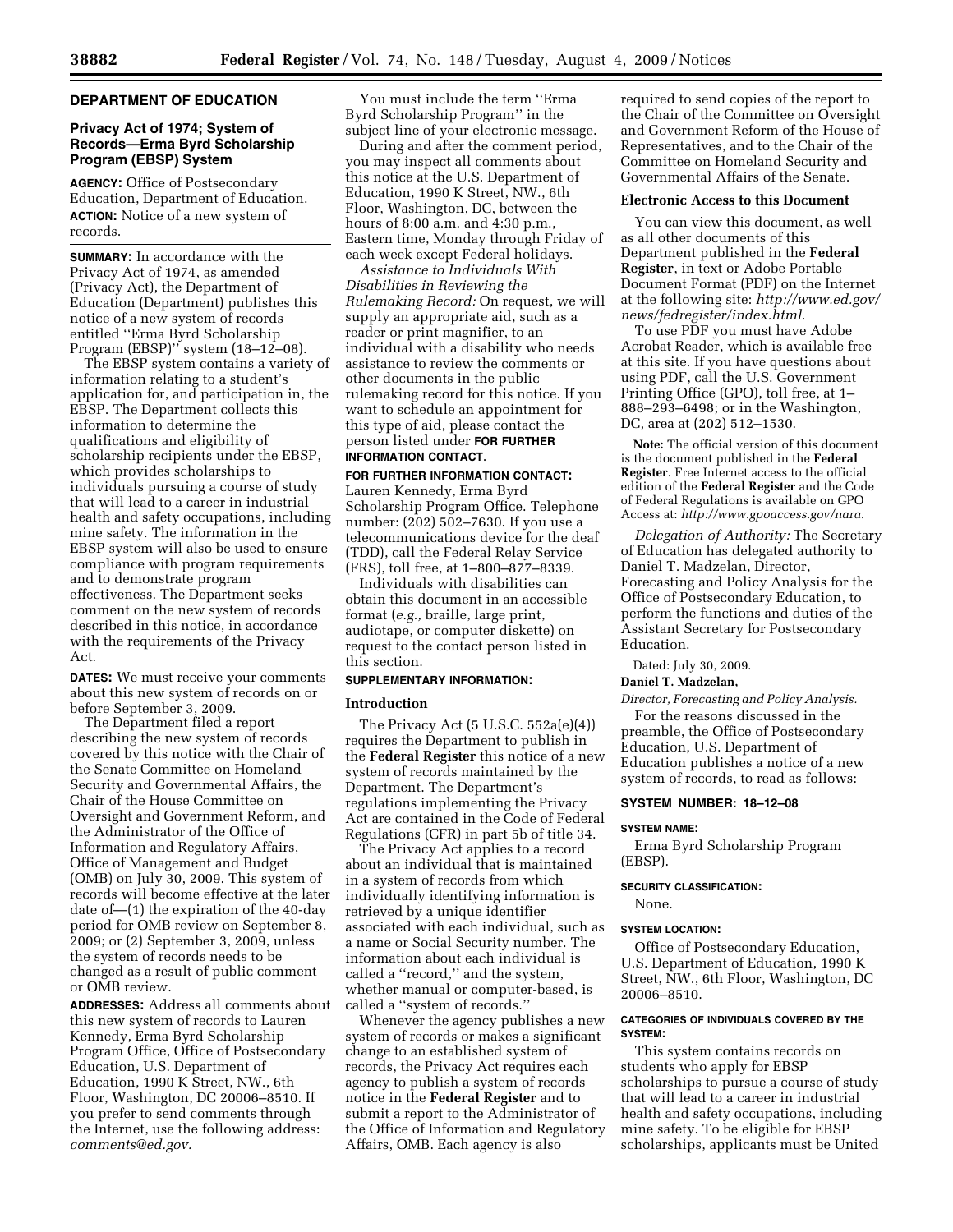States citizens, nationals, or permanent residents who are enrolled or planning to enroll in an accredited institution of higher education in a degree program that will prepare them for a career in industrial health and safety occupations, including mine safety. Individuals must be enrolled or planning to enroll in an associate's degree program, or be within two years of completing a degree at the bachelor's or graduate level.

In selecting undergraduate applicants to receive an EBSP scholarship, the Department will give priority first to students who are eligible to receive a Federal Pell Grant. The Federal Pell Grant Program provides need-based grants to low-income undergraduate and certain postbaccalaureate students to promote access to postsecondary education. In addition, the Department will evaluate eligibility for the EBSP scholarships based on an applicant's course of study.

# **CATEGORIES OF RECORDS IN THE SYSTEM:**

The EBSP system contains a variety of information relating to a student's application for, and participation in, the EBSP. Information on an applicant in the system includes the student's name, the student's Social Security number, the student's address, the student's phone number, the student's e-mail address, the student's course of study, and the name of the institution of higher education in which the student is enrolled or intends to enroll. The Department is collecting the student's Social Security number in order to verify the Federal Pell Grant eligibility of EBSP undergraduate applicants through the U.S. Department of Education's National Student Loan Data System. If the applicant receives an EBSP scholarship, the system also includes information about the amount and period of the student's scholarship, the student's agreement to the terms of the scholarship, verification of the institution's agreement to disburse the scholarship, and verification of the student's employment in a career related to industrial health and safety occupations, including mine safety, for a period of at least one year, beginning no more than six months after completion of the degree. The Department is also collecting the student's Social Security number in order to facilitate conversion of the scholarship into a Federal Direct Loan should the recipient fail to comply with the terms and conditions of the scholarship.

# **AUTHORITY FOR MAINTENANCE OF THE SYSTEM:**

Division F, Title III of the Omnibus Appropriations Act, 2009 (Pub. L. 111– 8) and the Government Performance Results Act of 1993 (Pub. L. 103–62).

# **PURPOSE(S):**

The Department is establishing this system of records for the following purposes:

(1) To determine the qualifications and eligibility of EBSP scholarship applicants, including the determination of Pell eligibility (for undergraduates).

(2) To ensure compliance with program requirements.

(3) To demonstrate program effectiveness.

(4) To ensure that an EBSP scholarship recipient fulfills the service obligation associated with this program by obtaining employment in a career related to industrial health and safety occupations, including mine safety, for at least one year after completion of the degree.

(5) To ensure the repayment of the amount of the scholarship if the student is not employed in a career related to industrial healthy and safety occupations, including mine safety, for at least one year after completion of the degree.

## **ROUTINE USES OF RECORDS MAINTAINED IN THE SYSTEM, INCLUDING CATEGORIES OF USERS AND THE PURPOSES OF SUCH USES:**

The Department may disclose information contained in a record in this system of records without the consent of the individual if the disclosure is compatible with the purposes for which the record was collected. The Department may make these disclosures on a case-by-case basis, or, if the Department has complied with the computer matching requirements of the Computer Matching and Privacy Protection Act of 1988, as amended, under a computer matching agreement.

(1) *Program Disclosures.* The Department may disclose records to an institution of higher education to verify that the scholarship recipient is enrolled in an eligible program at that institution and to facilitate the disbursement of scholarship funds under this program. In addition, the Department may disclose records to the scholarship recipient's employer to verify that the scholarship recipient is employed in a career position related to industrial health and safety, including mine safety, for at least one year after completion of the degree.

(2) *Disclosure for Use by Other Law Enforcement Agencies.* The Department may disclose information to any

Federal, State, local, or foreign agency, or other public authority responsible for enforcing, investigating, or prosecuting violations of administrative, civil, or criminal law or regulation if that information is relevant to any enforcement, regulatory, investigative, or prosecutorial responsibility within the receiving entity's jurisdiction.

(3) *Enforcement Disclosure.* In the event that information in this system of records indicates, either on its face or in connection with other information, a violation or potential violation of any applicable statutory, regulatory, or legally binding requirement, the Department may disclose the relevant records to the appropriate agency, whether foreign, Federal, State, Tribal, or local, charged with the responsibility of investigating or prosecuting that violation or charged with enforcing or implementing the statute, Executive order, rule, regulation, or order issued pursuant thereto.

(4) *Litigation and Alternative Dispute Resolution (ADR) Disclosure.* 

(a) *Introduction.* In the event that one of the parties listed below is involved in litigation or ADR, or has an interest in litigation or ADR, the Department may disclose certain records to the parties described in paragraphs (b), (c), and (d) of this routine use under the conditions specified in those paragraphs:

(i) The Department or any of its components.

(ii) Any Department employee in his or her official capacity.

(iii) Any Department employee in his or her individual capacity if the U.S. Department of Justice (DOJ) has been requested to or has agreed to provide or arrange for representation for the employee.

(iv) Any Department employee in his or her individual capacity where the Department has agreed to represent the employee.

(v) The United States where the Department determines that the litigation is likely to affect the Department or any of its components.

(b) *Disclosure to DOJ.* If the Department determines that disclosure of certain records to DOJ is relevant and necessary to litigation or ADR, the Department may disclose those records as a routine use to DOJ.

(c) *Adjudicative Disclosure.* If the Department determines that it is relevant and necessary to the litigation or ADR to disclose certain records to an adjudicative body before which the Department is authorized to appear, to an individual, or to an entity designated by the Department or otherwise empowered to resolve or mediate disputes, the Department may disclose